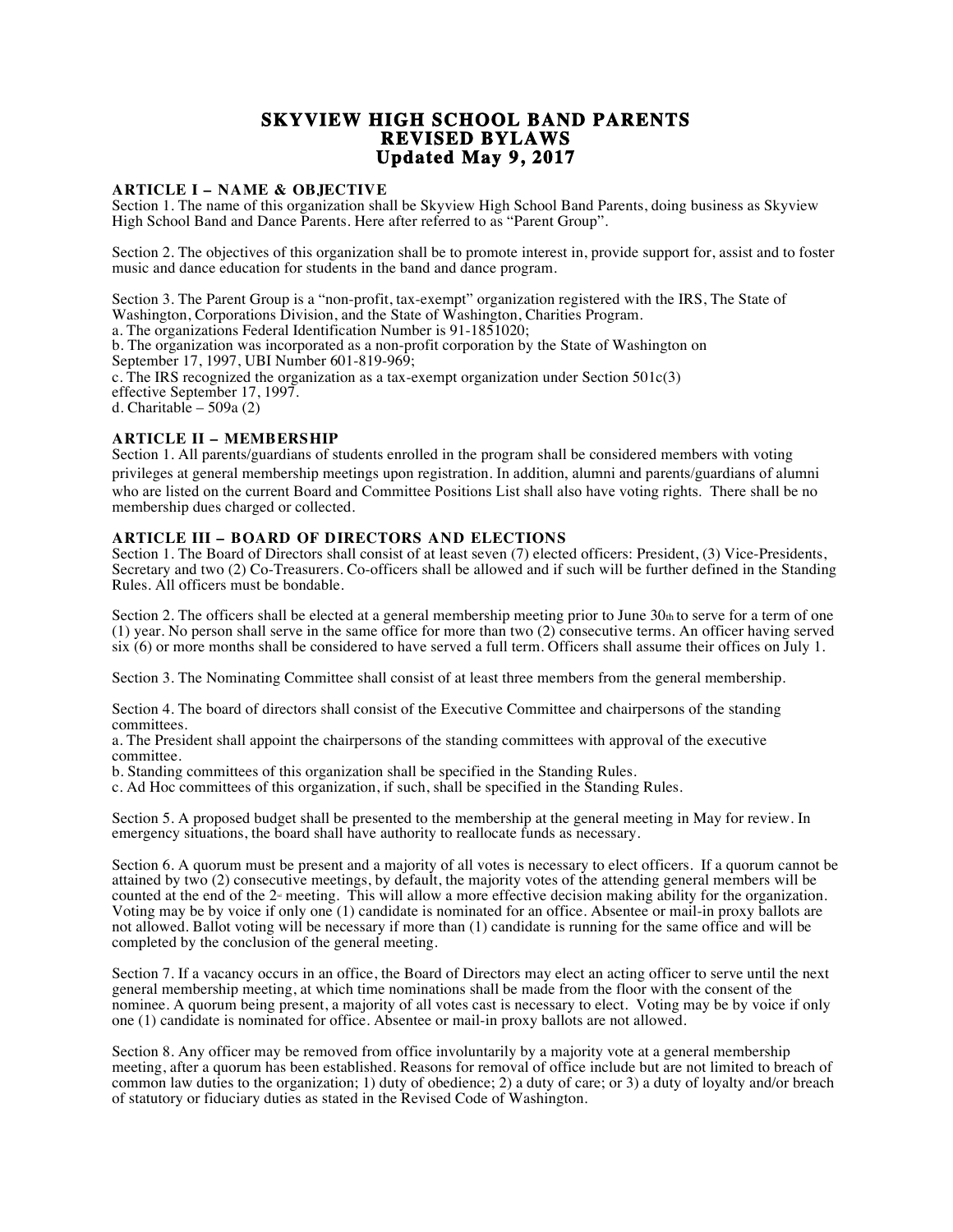# **ARTICLE IV – DUTIES OF OFFICERS**

Section 1. General. Upon assuming office, the officers shall be empowered to honor expenditures that have been provided for in the "approved budget". All books, funds, program assets, properties and supplies, etc. belonging to the organization shall be relinquished to the new officers by the retiring officers immediately upon leaving office.

Section 2. All financial matters and binding agreements shall require two (2) signatures; only elected board of director officers shall have the authority to sign.

Section 3. In the event two (2) or more members of the same household hold office, only one (1) shall cosign financial matters.

Section 4. An office shall be declared vacant if an officer is absent three (3) consecutive meetings, unless previously excused by the presiding officer.

Section 5. President.

The president shall:

1. Preside at all meetings.

2. Make appointments to positions and committees as needed, with the approval of the board of directors, within guidelines set forth in the Standing Rules. (See Standing Rule A)

3. Be an ex-officio member of all committees except the nominating committee.

4. Co-sign all binding agreements.

5. Serve as liaison for the Parent Group with the band director, dance team coach and the Skyview High School Administration.

Section 6. Vice President.

The vice president shall:

1. Shall attend all board of director and general meetings.

2. Preside over all meetings in the absence or inability of the President to serve, and shall assist the president when called upon. In the case of vacancy in the office of the president, the vice president shall temporarily assume the duties until the vacancy is filled.

3. May co-sign all binding agreements.

4. Fulfill all duties as set forth in the Standing Rules.

Section 7. Secretary.

The secretary shall:

1. Attend all board of director and general membership meetings and keep accurate records of all meetings.

2. Notify the president of any unfinished business.

3. Be responsible for correspondence as designated by the president.

4. Keep a complete roster of the membership and of all standing and special committees.

5. Provide each person in attendance at each board of directors meeting or general membership meeting with copies of the minutes of the immediately preceding board of directors meeting or general membership meeting.

6. Maintain a complete and organized file of all correspondence, minutes, financial report, budgets, Bylaws,

standing rules and other materials associated with the regular function of the organization.

7. May co-sign binding agreements.

Section 8. Co-Treasurers.

The co-treasurer shall:

1. Attend all executive, board of director and general membership meetings.

2. Serve as the chair of the budget committee.

3. Keep accurate financial records at all times.

4. Receive monies, issue receipts, and deposit such monies promptly in an authorized account.

5. Make disbursements according to the approved budget, including amendments, for the current year.

6. Provide a written financial statement at each regular meeting of the board of directors or the general membership and at such other times as requested by the president.

7. Make available for inspection all financial records as requested by the both the president and any other member of the board of directors.

8. Close the books on June 30 and prepare a final year-end financial statement to be submitted to the incoming president within 30 days of the close of the books.

9. File any and all applicable reports required by the state of federal governments (which may include the following forms: Form 990 filed with the Internal Revenue Service, Non-Profit Corporation Annual Reports filed with the Secretary of State for the State of Washington, 501c(3), Charitable solicitations 509a(2).

10. Perform any other duties provided for in the Standing Rules.